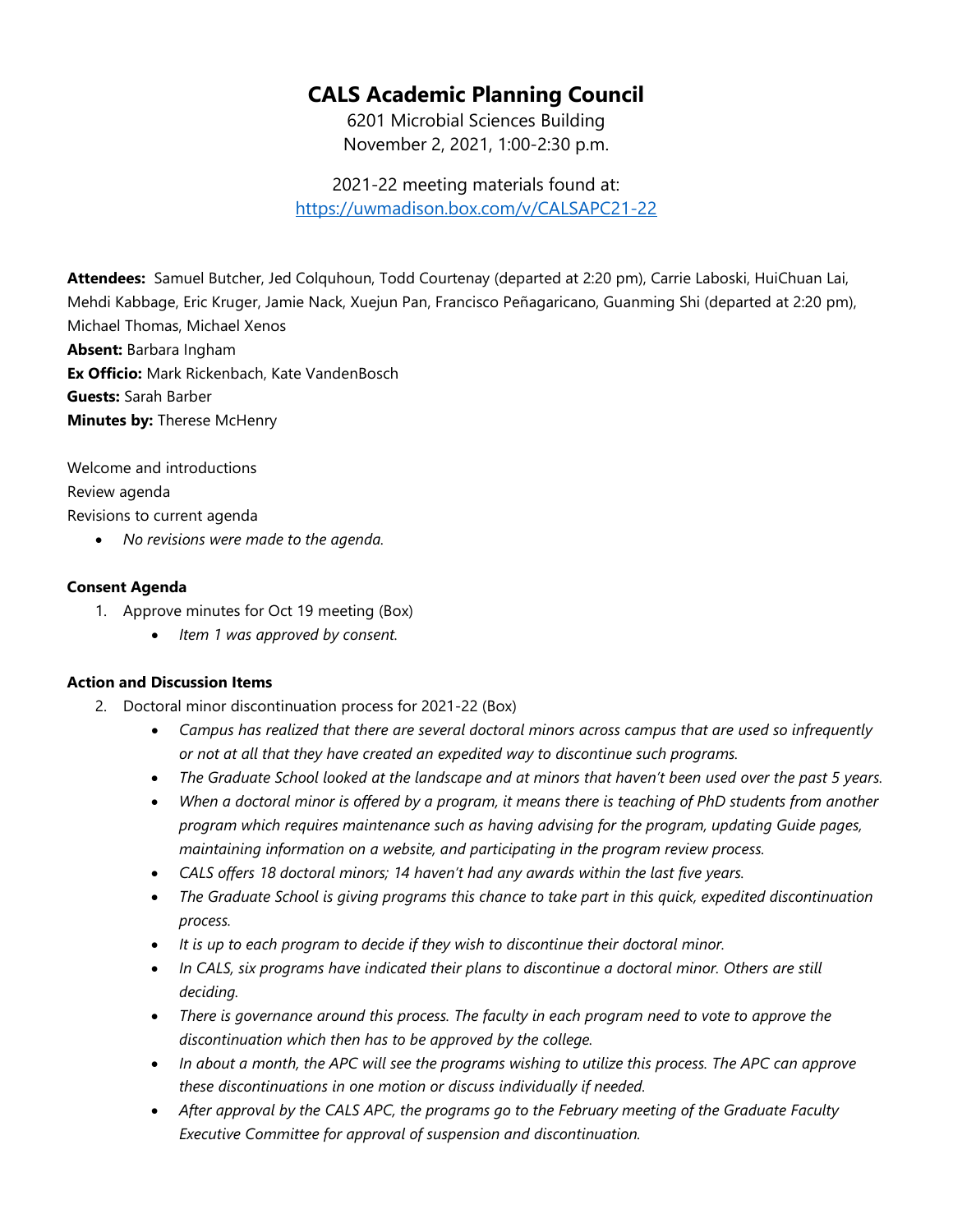- 3. Center for Traumatic Brain Injury, College of Engineering: proposal (Box)
	- *This proposal from the College of Engineering to establish a research center was forwarded to CALS for review and feedback.*
	- *The proposal and center are focused on blunt or blast-related traumatic brain injury (TBI), which is a significant epidemic.*
	- *The center would be located in Mechanical Engineering, where there is a faculty member with a wellfunded program in this area.*
	- *Through feedback the college has received the name, Center for Traumatic Brain Injury, is a concern.*
	- *The proposal indicates the center is named to encompass a wide variety of possible scientific research and applications to fall within the purview of the center.*
	- *Those applications tend to be engineering and solution-oriented. The way the center is structured has three areas: Mechanics of Materials, Biomechanics, and Rigid Body Dynamics and Sensing.*
	- *Feedback from CALS departments is that the center has a broad scope title but is narrow in application.*
		- o *As an example, there are researchers in Genetics that look at TBI in fruit flies, which is a common biological model.*
		- o *Would this center start to define what the study of TBI is on campus?*
		- o *The physiology is missing from the scope one would expect with a name this broad.*
	- *Some CALS departments had positive feedback about the opportunity for CALS to contribute to the center.*
		- o *There was conversation between the Center for Biomedical Swine Research and Innovation, Engineering, and Meat Science and Animal Biologics Discovery (MSABD) about using pigs as a possible model for TBI.*
		- o *Other units may also have potential for collaboration.*
	- *Questions and feedback from the committee:*
		- What is the advantage of having a center like this versus a large research program?
			- *Often centers are created to help make a unit identifiable and get attention in a way it has not prior.*
			- *Other reasons may be to allow for more collaborators and to capture more indirects through the College of Engineering.*
			- *The level of funding also may help to rise this program to a center.*
		- o *Is there a better title for the center?*
			- *That is something we could talk with the center proponent about. It currently doesn't feel like the right name for all the work going on in the topic area on campus. A solution may be a name that is more restricted in scope, even if it's a longer title.*
		- o *What is the scope of what this center would work on and could this influence a different name?*
			- *Most of the work is on preventative equipment and how to engineer a product that helps address TBI and move it through the development phase into implementation, which currently appears difficult.*
			- *The focus of the center is on prevention and minimizing impacts of TBI in a variety of settings, not on treatment of TBI.*
		- o *Would this center exist without the one specific faculty member slated to be the director? If not, it may fall under the range of a program.*
			- *We are unsure of this and would recommend that someone related to the center attend a CALS APC meeting to address questions and receive feedback.*
				- *This person was unavailable to attend today's meeting.*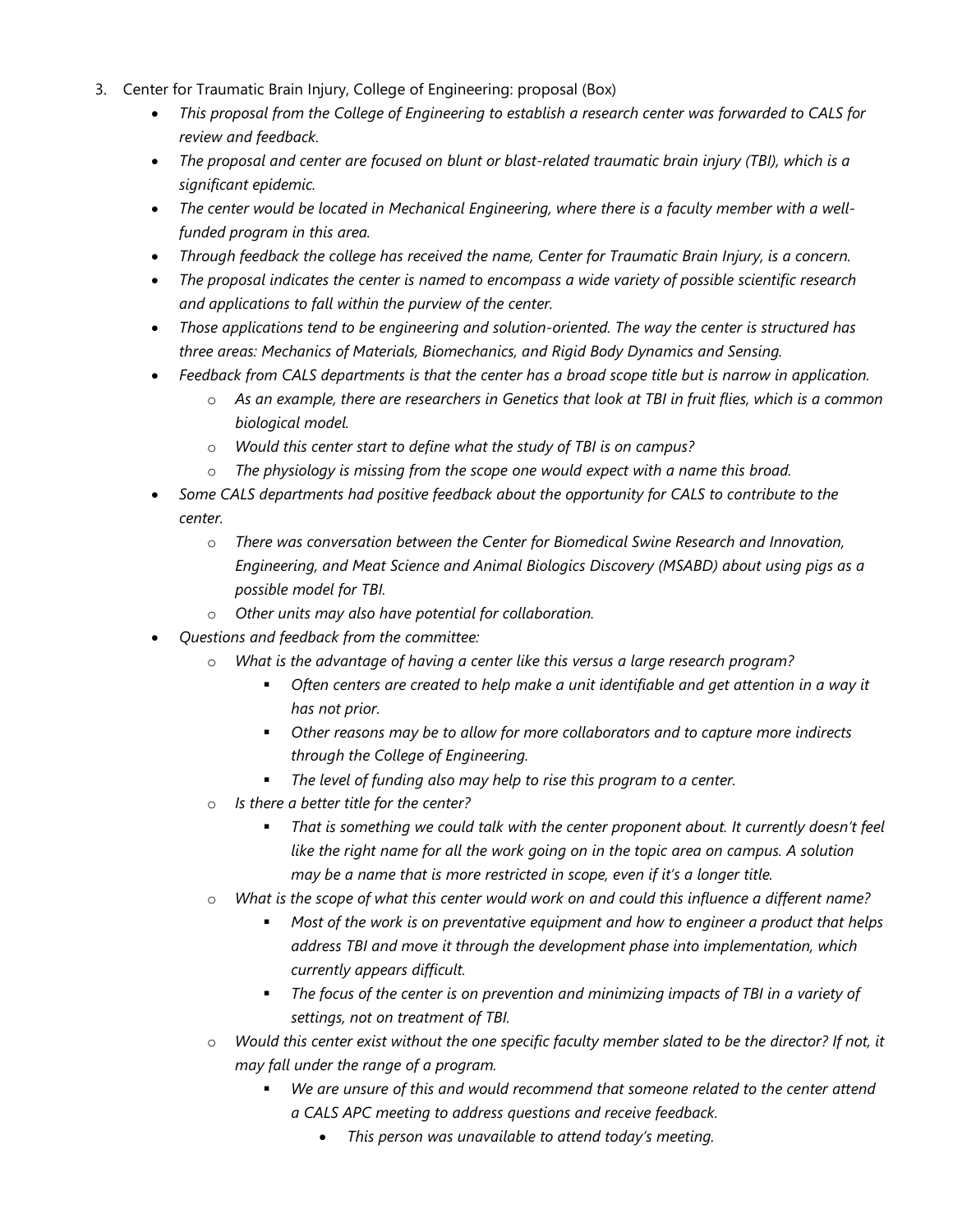- *The proposal indicates that the director leaving as a reason for closing the center, which suggests this is closely tied to his program.*
- o *Has this proposal gone to the School of Medicine and Public Health?*
	- *Yes. One of their departments has written a letter but they were curious how CALS would respond to the proposal as well.*
- o *Is there a title that could be used to give notoriety to the program and help with receiving additional funding and staff but doesn't elevate it to a center as far as campus structure?*
	- *Program is used often; center or institute has to be approved through the Board of Regents.*
- o *What is the timeframe by which they want feedback?*
	- *We are unsure but having a center representative come talk to the APC would delay us providing our feedback, which is ok.*
- o *Are there other CALS units, aside from MSABD and Genetics, that wanted to comment?*
	- **Animal and Dairy Sciences, Genetics and the Center for Biomedical Swine Research and** *Innovation had strong feedback.*
	- *Other units felt the title is overly broad or recommended other campus units to consult.*
	- *Biological Systems Engineering was comfortable with the proposal.*
- o *The evaluation criteria (pg. 6) doesn't seem sufficient.*
	- *The most important aspect noted is how well they are doing with getting sponsored research funding.*
	- *The proposal notes that the center will ask a representative from a funding agency to evaluate them.*
	- *If this will be a UW-approved center, then they should be reviewed internally periodically.*
- o *What opportunities does the UW already provide for any faculty member to publicize their individual program a little bit more? Are there underlying issues that are roadblocks that could be dealt with without the center?*
	- *This is a good question; we do not have an answer.*
- o *Can this be an opportunity to develop a cluster hire, which could elevate the center from a single PI research program to a multi-PI center?*
	- *This is a suggestion we could give to the PI. There is momentum on campus for these types of topics.*
		- *Our agroecology program is an outgrowth of an early cluster hire.*
- *The APC would welcome an opportunity to speak with the proponent of the proposed center.*
- 4. Review call for Robert G. F. and Hazel T. Spitze Land Grant Faculty Award for Excellence (Box)
	- *This award is given annually at CALS Awards in early May.*
	- *The award recognizes a well-rounded faculty member who excels in research, teaching, and outreach.*
	- *The award is open to CALS and SoHE faculty per the donor's wishes.*
	- *Applications are reviewed by 2 APC members and 1 SoHE member.*
	- *The APC is asked today to review the call for nomination ahead of when it is made public in December. The call language is the same as it was last year, with dates updated.*
	- *Motion to approve call as written: Colquhoun/Nack*
	- *Vote: 13-0-0*
	- *Volunteers for the review subcommittee: Butcher/Pan*
- 5. Review calls for Wisconsin Distinguished Graduate Fellowships (Box)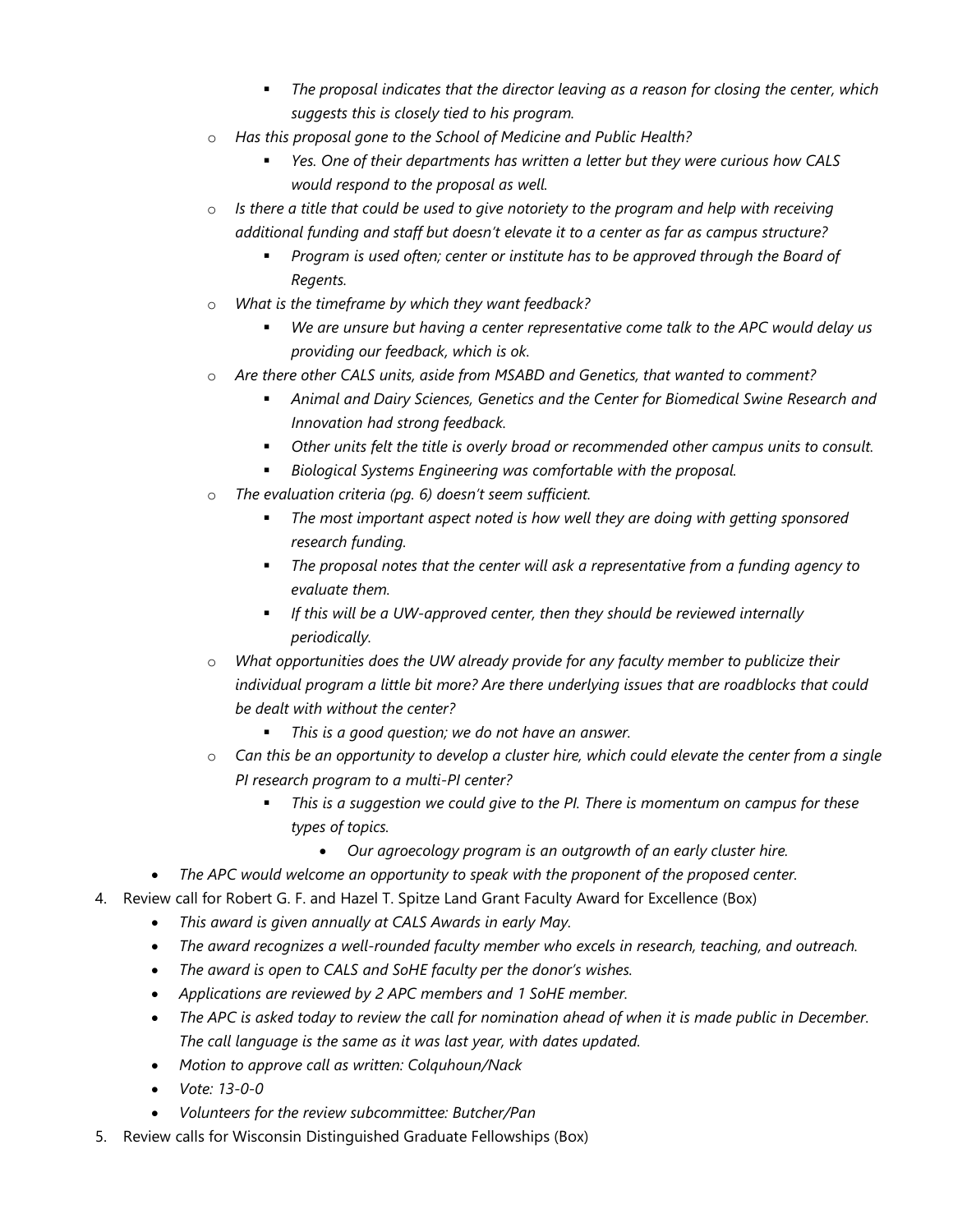- *Wisconsin Distinguished Graduate Fellowships (WDGF) are selected through APC.*
- *There are four different types of WDGFs through CALS. Three of these are available this year, due to funding.*
- *The draft calls have previously used language and include a frequently asked questions page that helps to answer questions about eligibility.*
- *The Louis and Elsa Thomsen WDGF is for dissertators only. The Richard M. Heins WDGF and the Senator Robert Caldwell Graduate Fellowship can go to dissertators or non-dissertators.*
- *There are funds to award three of the Thomsen WDGF and one each of the other two.*
- *These fellowships are general and awarded to proven, outstanding students who have demonstrated research excellence in either applied or basic sciences.*
- *APC members Michael Thomas and Xuejun Pan served on the selection committee for these fellowships in prior year(s). They felt the call seemed appropriate.*
- *Previously the APC made one change to the nomination materials to require the candidate to write a description of their research project at a level understandable to a general audience, outside the field of specialty. Former reviewers felt this was helpful.*
- *Question from the committee:*
	- o *For the Caldwell WDGF, it says, "In programs where a Master of Science is the terminal degree, nominees should have completed one year of graduate study," and in the frequently asked questions it says dissertators or non-dissertators are eligible. Is a master's student in a terminal master's degree eligible?*
		- *Do we have terminal master's degrees?*
			- *This may be a residual of Landscape Architecture.*
			- *A terminal master's degree is when the master's degree is the highest degree in the field. The MS in Clinical Nutrition is an example; there is no PhD and the master's is required for certification.*
		- **If CALS has no programs with this, it can still be left in the call, in case the situation** *arises.*
- *Motion to approve calls as written: Shi/Xenos*
- *Vote: 13-0-0*
- *APC members Guanming Shi and Francisco Peñagaricano both may be interested in serving on the selection subcommittee but may have students who are candidates.*
- *Volunteers: Kabbage/Xenos, one member yet to identify*

### **Informational Items and Announcements**

- 6. CALS budget metrics and performance metrics
	- *We often get questions about the college's finances, the metrics that are used, and the campus budget model. This topic is to help people understand implications of the campus budget model and how it relates to college.*
	- *Mark Rickenbach presented a PowerPoint and provided a handout to the APC. This information was also shared with department chairs last week.*
	- *The campus budget model was adopted in 2016 and allocates 10% of our 101 GPR dollars based on metrics performance; 90% is distributed the way it always has been.*
	- *The metrics are split between teaching and research.*
		- o *Teaching metrics*
			- *Credit follows instructor (CFI) (80%)*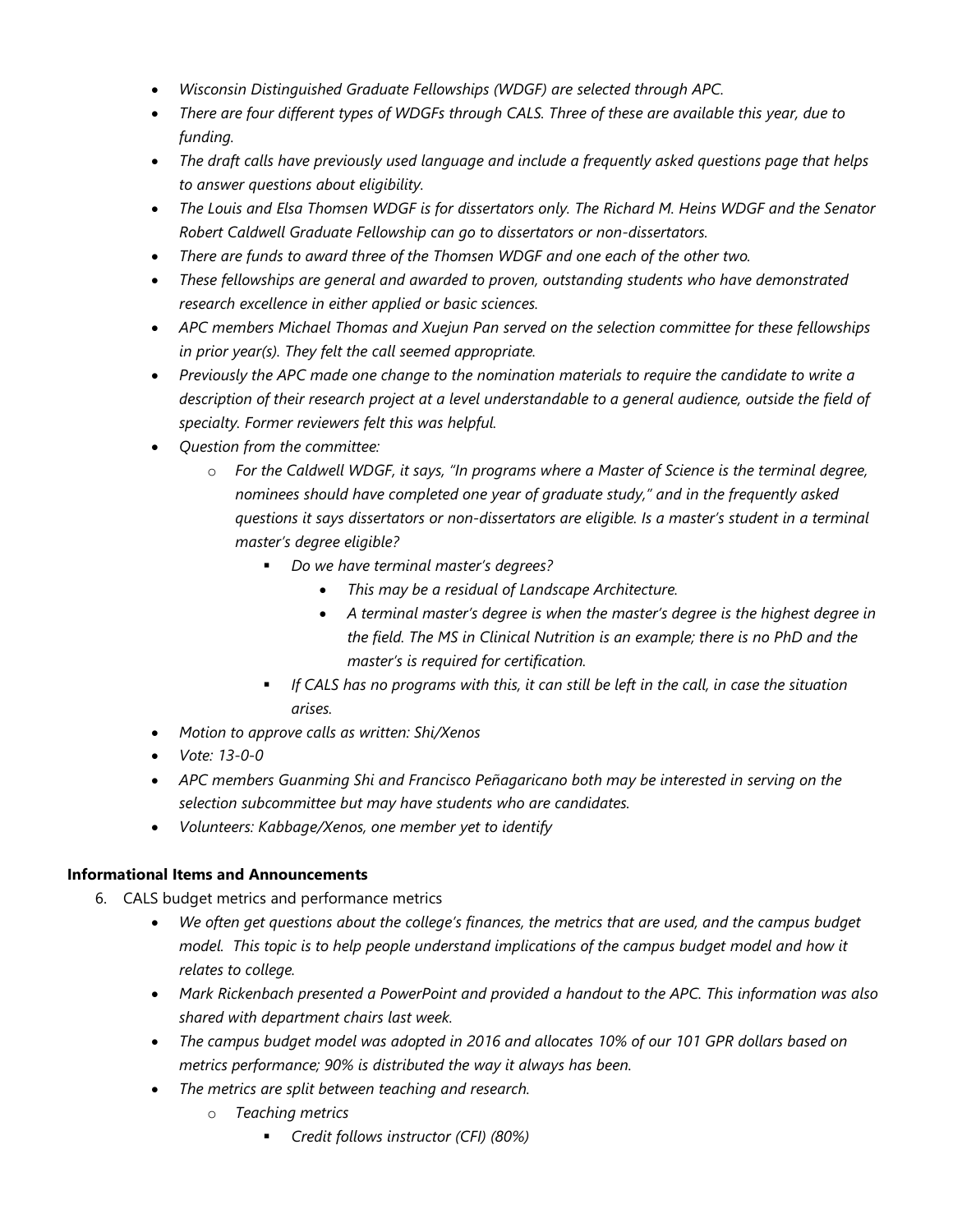- *Credit follows program (20%)*
- o *Research metrics*
	- *Federal research expenditures (50%)*
	- *Federal research F&A returns (50%)*
- *Metrics look back 2 years with most recent year weighted twice the one before.*
- *As proposed, the 10% was not fixed but expected to increase.*
- *The budget model is not without criticisms (some noted below), but it does need to encompass the breadth of the varied missions of campus as a whole.*
- *The complexity of the differences across campus may be a reason the current budget model and the 10% allocation have stayed the same. With upcoming searches for a new chancellor and a permanent vice chancellor for finance and administration, it may continue as such but there's also the possibility that the provost may want to work on some options to present to new officers of the university when they start.*
- *Annually, Associate Dean for Finance and Administration Angie Seitler receives a memo with our budget increase or reduction based solely on the metric component for the schools and colleges.*
- *Senior Associate Dean and Interim Associate Dean for Research Mark Rickenbach took the last five years of memos (FY18-22) and charted out the adjustments.*
	- o *Teaching budget adjustments (FY18-22)*
		- *CALS has had a cumulative reduction of \$677,739.*
		- *This model is only for fall/spring; summer has a completely separate model for how it works.*
	- o *Research budget adjustments (FY18-22)*
		- *CALS has had a cumulative reduction of \$630,180, which is based on federal research and federal indirects.*
	- o *For CALS, this is a combined budget reduction of \$1,307,919 of our total 101 allocation of \$45- 50 million.*
- *Takeaways from the data*
	- o *CALS has effectively lost 14 faculty lines or upwards of 24 academic staff FTE.*
	- o *Loss is somewhat "masked" in that faculty and staff compensation exercises are roughly the same amount (hence no layoffs).*
	- o *There are base adds to our budget, such as the pay plan and faculty block grants, so we don't necessarily notice the reductions, but they do impact how we can hire and support faculty.*
- *Can one understand budget adjustments based on key metrics, namely simply looking at CFI and federal research expenditures?*
	- o *These data are really hard to pull. To do so you have to pull each school and college by individual line in the Data Digest.*
	- o *The college would like to conduct similar tracking for our departments.*
	- o *Overall, trends in two metrics, CFI and federal research expenditures, correlate to the budget model adjustments.*
	- o *While the college trend in either metric is important, one must look at how it contributes to the overall trend on campus.*
	- o *Minimally, units must perform at campus level to remain neutral.*
	- o *Outside of L&S, the STEM schools and colleges have the same trends as we do.*
	- o *While CFI growth is stable, there is a lot more variability for federal research expenditures.*
	- o *For cross-college research, there is policy as to where grants go so that expenditures and distributions take place where the work is done.*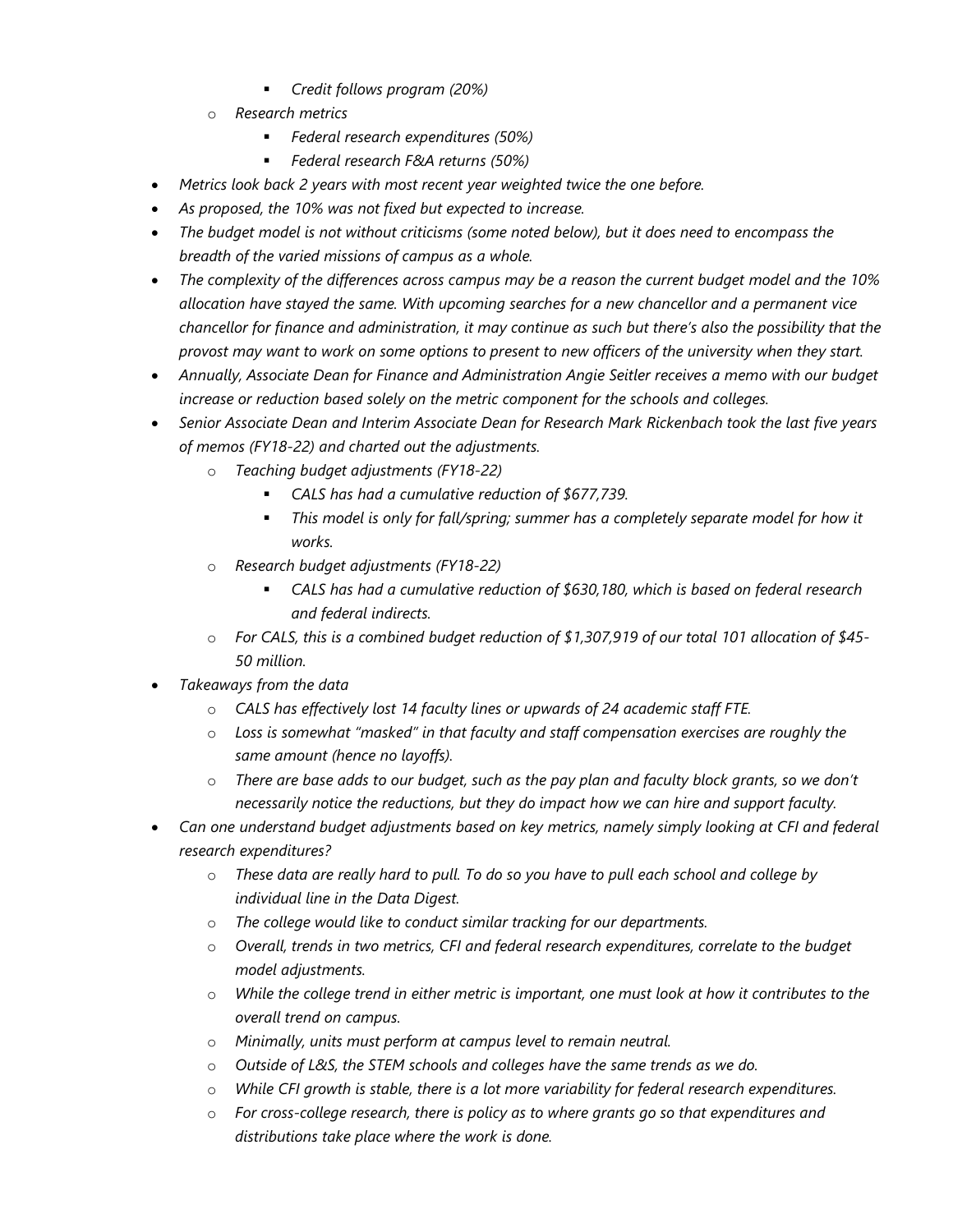- *The handout shows the trends in CFI and federal research expenditures across the different schools and colleges and allows the viewer to see trends and how those trends have impacted the budget adjustments for different units.*
	- o *Law, Pharmacy, and Veterinary Medicine have teaching budgets outside of the GPR and can set own tuition, which place them outside of influences of the budget model.*
	- o *Some units benefit from the higher weighting of federal research.*
	- o *It would be interesting to see the CFI per instructor and the federal research expenditures per PI, as this is data overall.*
		- *Because of CALS recent hiring over 3-4 years, if you look at forward metrics, we are trending upwards.*
			- *There has been a dramatic upturn in the last two years of awards which isn't showing up in expenditures yet but it will.*
			- *Looking at enrollment, it has gone up but we haven't contributed to CFI.*
- *Rickenbach asked for feedback from the APC on the format and legibility of the handout, which is currently in draft form.*
- *The college doesn't allocate budget reductions in this manner.*
	- o *We have had budget reductions over the last five years. Every department has gotten a reduction and it's often been related to these metrics in some way.*
	- o *The criteria used by the college to determine budget reductions has been inconsistent over the last few years and this is an area where we can work to create consistency.*
	- o *We currently base our research expenditures on total expenditures not just federal.*
	- o *As a college, we can choose to allocate adjustments differently than the model.*
	- o *It's not enough to grow, we need to minimally keep pace with campus metrics.*
- *Extension is not talked about in this budget model discussion, as this is the 101 budget, not the 104 budget.*
	- o *That said, Extension personnel are an aid to us on the federal research side as they generate a lot of federal awards.*
- *Questions and feedback from the committee*
	- o *Increasing course size is a way to impact CFI metrics but requires resources. How can we do this given increasing size depends on student interest and demand as well as the ability to increase TAs and graders to teach larger sections?*
		- *We hope to be able to answer these questions moving forward.*
		- *There needs to be balance for both.*
		- *Departments want to have smaller hands-on courses but must also have larger enrollment courses that provide the ability to have smaller courses.*
		- *We are starting to understand the data a little more to help understand this.*
	- o *It may be useful to departments to have a spreadsheet that is customizable and has the cost of production, as units might have different values and costs.*
		- *This may give the opportunity to analytically look at where we put effort in, whether it's number of larger courses or effort into larger group federal grants.*
	- o *We should investigate why STEM-heavy colleges teaching numbers aren't better. Is it because there are more labs and not enough credits assigned to the laboratory portion?*
		- *The devil is in the details about the structure of academic programs and what courses are used.*